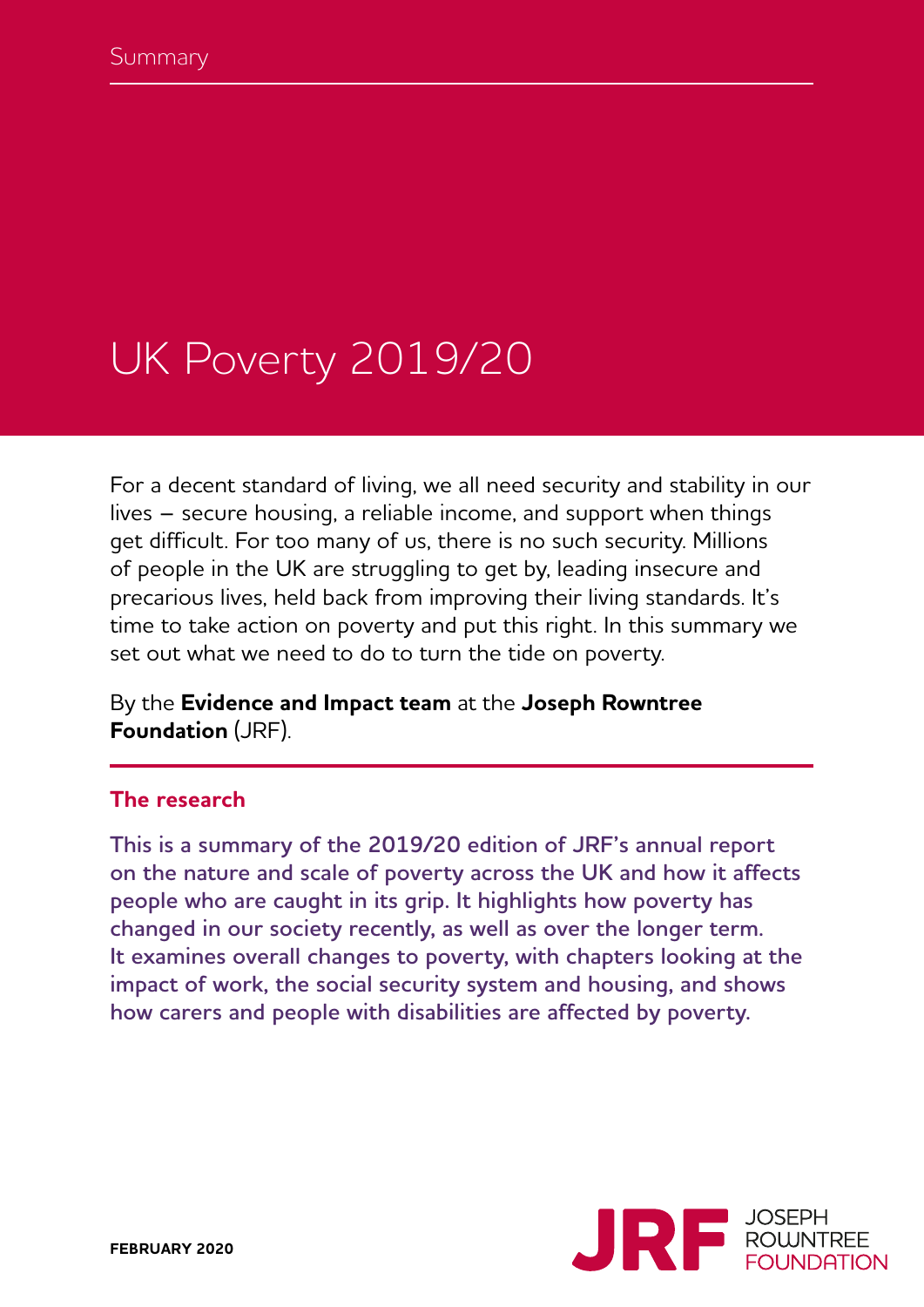# **Key findings**

As concern about poverty in our society rises, there's an opportunity to right this wrong and take action to reduce our high poverty levels.

At times during the last 20 years, the UK has dramatically reduced poverty among people who had traditionally been most at risk – pensioners and children – showing that real progress is possible. But this progress has begun to unravel.

In particular, you are much more likely to be in poverty if you live in certain regions, live in a family where there's a disabled person or a carer, if you work in certain sectors such as accommodation and catering or retail, or if you live in privately rented housing.

As part of this project, we have spoken to lone parents on low incomes, whose experiences chime with our research findings. They spoke of insecurity across many aspects of their lives: 'dehumanising' work, feeling trapped 'in a never-ending circle' by the benefits system, and feeling 'stuck' in unaffordable or insecure housing with 'no alternative'.

# **Solutions**

Much of the world of work, social security and the housing market was designed based on decisions about our society's priorities and resources. We can choose to redesign them so they loosen poverty's grip and work better for everyone.

These policy solutions would help:

- **• We need as many people as possible to be in good jobs.** While the proportion of people in employment has risen consistently for six years, weak local economies in some parts of the country have led to higher unemployment, underemployment and more low pay than in the UK as a whole. This needs to change, with prospects for people in struggling places needing to be prioritised, or progress will stall. In addition, employment among disabled people and carers is still low, and they should be supported to work when they can.
- **• We need to improve earnings for low-income working families**, helping people in the lowest-paid jobs or working part-time. Too many people are stuck in low-paid, insecure jobs, with little chance of progression and too few hours of work to reach a decent living standard. Workers need more security, better training and opportunities to progress, particularly in part-time jobs. In-work poverty must be seen as a critical issue for our economy and given high priority by economic policy-makers.
- **• We need to strengthen the benefits system** so that it provides the anchor that people need in tough times. The current system needs to be improved to ensure it gives adequate support. We also need the system to offer a better service for people using it, and to shift public thinking so that a poverty-fighting social security system is seen as an essential public service and receives sustainable investment.
- **• We need to increase the amount of low-cost housing** available for families on low incomes, and increase support for people with high housing costs. We also need to address the sense of insecurity felt by many people living in the private rented sector.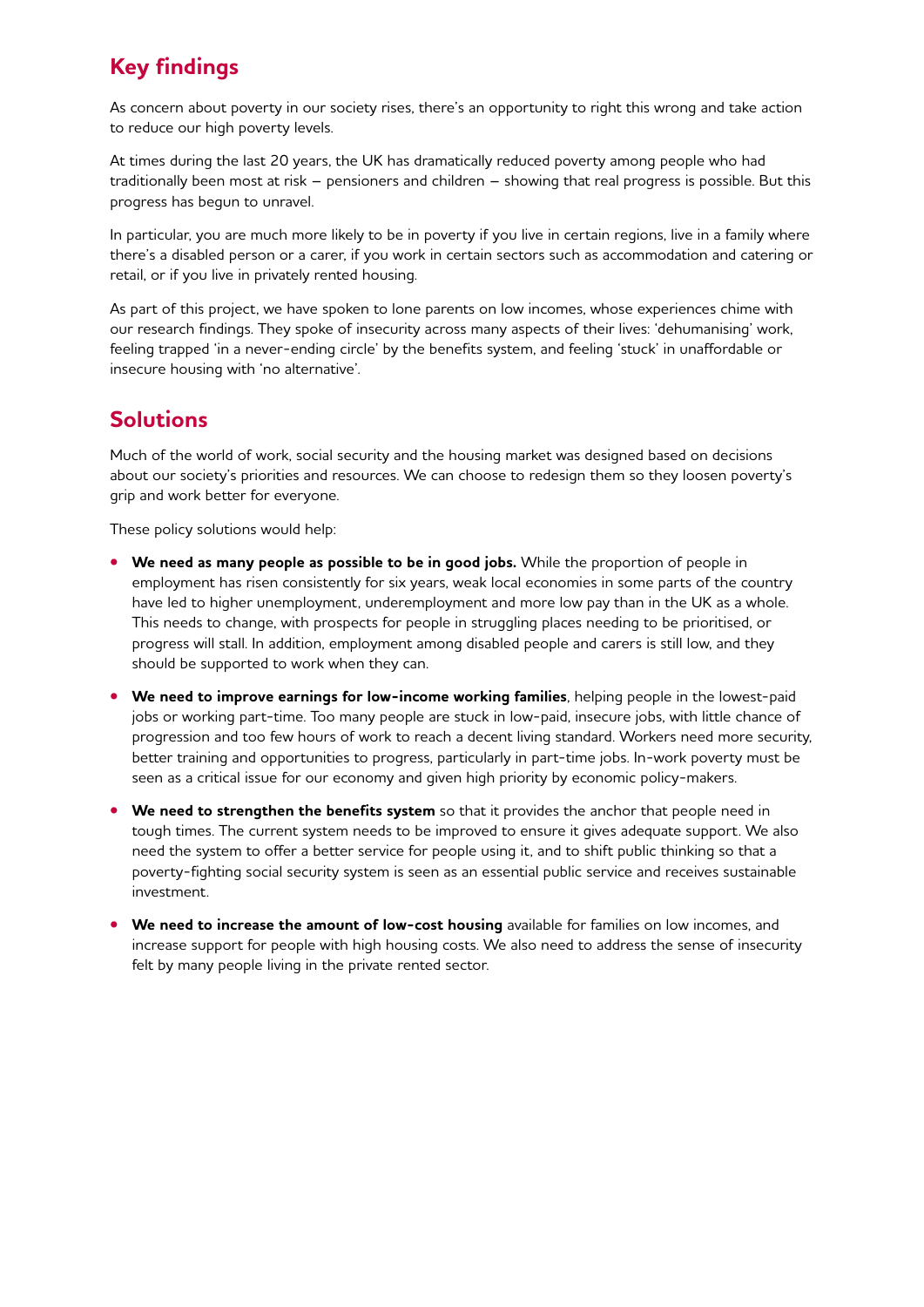# Background

#### **Progress on solving poverty**

In our strategy *We can solve poverty in the UK* (JRF, 2016), we used three measures to indicate progress towards ending poverty by 2030:

- **•** A poverty rate of less than 10% it's currently stuck at 22%, with little change in recent years.
- No one should experience destitution more than 1.5 million people were destitute at some point during 2017, including more than a third of a million children.
- No one should be in poverty for more than two years currently 7% of individuals have been in poverty for more than two years.

There has been little change in overall poverty levels for more than 15 years, rising between 2013/14 and 2016/17, before reducing slightly in the latest year's data, but remaining higher than in 2014/15. Around 14 million people are in poverty in the UK (more than one in five of the population) made up of 8 million working-age adults, 4 million children and 2 million pensioners.

We describe how:

- **•** Over the last five years, poverty rates have risen for children and pensioners. Poverty rates are highest in London, the North of England, Midlands and Wales, and lowest in the South (excluding London), Scotland and Northern Ireland.
- **•** Although growing employment and earnings have protected many working-age adults from rising poverty, in-work poverty has risen, because often people's pay, hours, or both, are not enough. Around 56% of people in poverty are in a working family, compared with 39% 20 years ago.
- **•** Reductions in interest rates have led to cheaper mortgages, reducing poverty rates for people buying with a mortgage. This contrasts with rising housing costs for renters.
- Once extra-cost disability benefits are discounted, nearly half of all individuals in poverty live in a household where someone is disabled.
- **•** Poverty (measured after housing costs) fell slightly in 2017/18 compared with 2016/17 because of three housing-related factors: social sector rents in England were reduced by 1%; the proportion of homes being bought with a mortgage (which often have lower housing costs than renting) increased slightly, while the proportion being privately rented fell; and actual private rents fell in some areas.

Trends in poverty levels are driven by changes in four main factors: the employment rate; earnings; benefits and other income like pensions; and housing costs. Since 2004/05, there has not been a sustained period where all four of these drivers have gone in the right direction.

A successful strategy on poverty would therefore be rooted in high employment, rising earnings, benefits rising by at least inflation for those who need them, and falling rents compared with earnings and benefits.

# **The importance of work**

Although paid employment reduces the risk of poverty, in-work poverty has risen, from 9.9% of workers in 1997/98 to 12.7% now – an unacceptable situation. Around 56% of people in poverty are in a working family, compared with 39% 20 years ago. This change has been particularly dramatic for children: seven in ten children in poverty are now in a working family.

Falling benefit incomes and rising housing costs have pulled working families into poverty despite a growth in earnings. This growth has only just brought earnings back to their level pre-recession for lowincome working families, who faced the biggest hit to their earnings during the recession.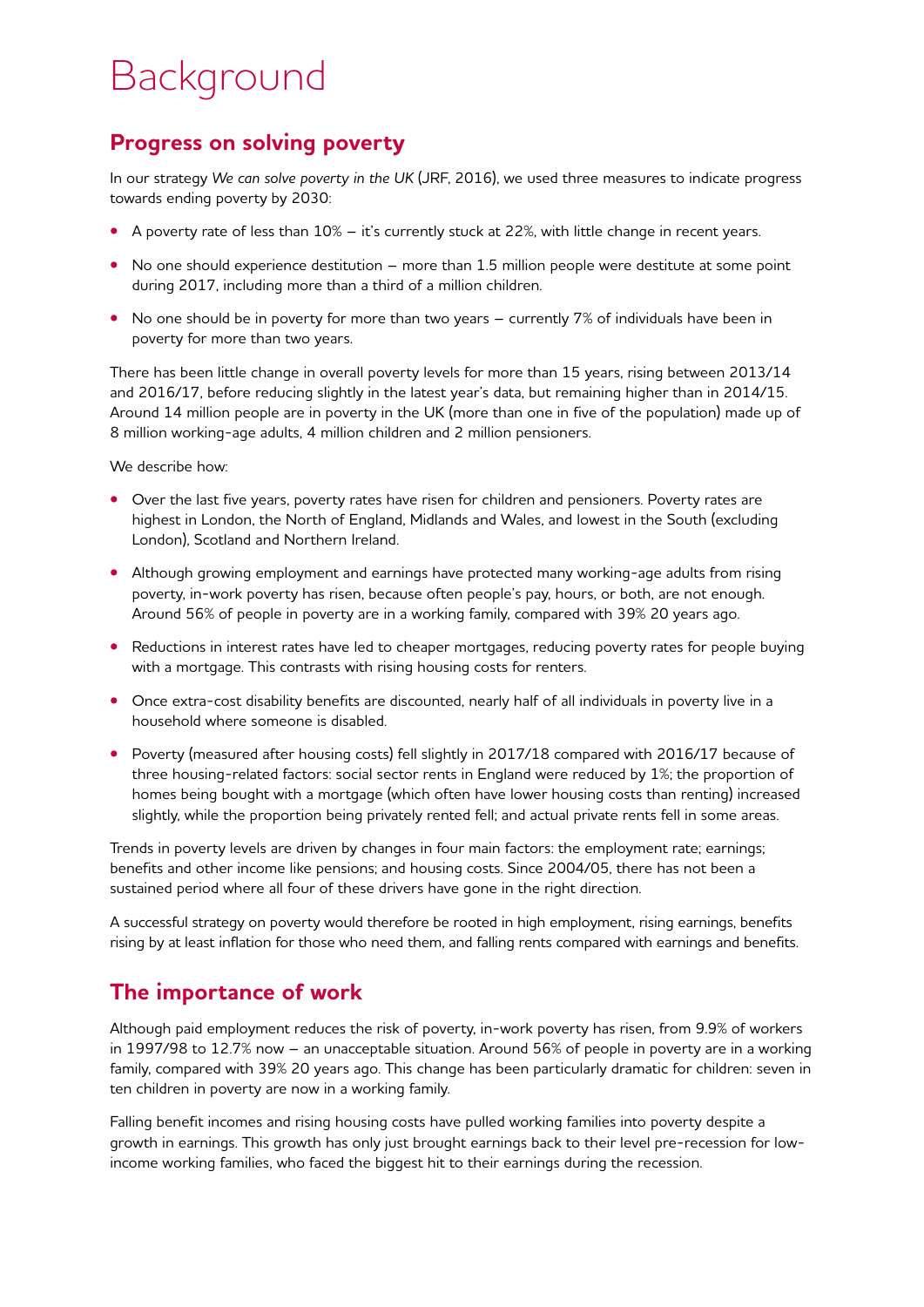The risk of poverty is higher for workers with disabilities, Black and minority ethnic workers, part-time workers, those in families with children and those in single-adult families, especially lone parents.

However, rising in-work poverty has not affected all types of worker equally over the last five years:

- **•** The risk of poverty has risen for workers in families with children, but there has been little change for workers in families without children.
- **•** Working single parents have seen the fastest rise; now three in ten are in poverty. It was two in ten in 2010/11.
- **•** The risk of poverty has increased for both full-time and part-time workers, and for workers with and without disabilities. Differences in employment rates, how much work is full- or part-time and the prevalence of low pay all contribute to differences between regions.

#### **Barriers to working enough to avoid poverty**

Experiencing poverty in the here and now means you are much more likely to be locked in poverty in the future. Your chance of moving out of poverty also depends on your work status. Full-time workers and workers who can increase their working hours or earn a promotion are more likely to progress out of poverty; people working part-time are least likely to move out of poverty.

In-work poverty differs by sector – the highest levels are in accommodation (for example, working in hotels) and catering, followed by retail and residential care.

Low-income workers are limited to working fewer hours on average than they used to, as they cannot find more hours to work. Around 18% of workers in the bottom fifth of hourly pay rates say they would like to work more hours but those are not available, compared with 8% for all other workers. Lack of affordable, flexible childcare and the cost and availability of transport often restrict the hours they can work. The inflexibility and cost of childcare means they rely on informal care to bridge the gap between their hours and formal childcare options.

Low-paid workers are more likely to work non-standard hours, such as evenings, weekends or irregular shift patterns than other workers. Finding formal childcare to fit in with these work patterns is much more difficult. For example, more than four in five women working in service sectors such as retail, social care and hospitality work at least some weekends, with more than half working most weekends.

Low-income workers commute much smaller distances to work than higher-income workers, and often have to drive to work so they can pick up their child on time from childcare.

This means that solutions to in-work poverty may not only be found within the workplace. Looking at local availability of childcare and transport would help with both accessing jobs and increasing hours of work.

#### **The importance of social security**

Sometimes our income might be too low to cover our core living costs because of, for instance, unemployment, low pay or insecure work, or reduced because of unexpected life events (like relationship breakdown or sudden illness) or higher costs. If this happens, it is only right that we should be able to depend on social security to prevent us from getting locked in poverty. Caring for someone, or barriers to work for disabled people, can also reduce the amount of income that people can earn through paid work.

Some people have higher core living costs than others. Living with a disability, for example, costs more, whether that's due to spending extra on transport, needing adaptions to your home, or requiring paid-for care. Having children is more expensive than not because there are extra people in the house who need supporting but don't contribute to the household's collective income.

Spending on non-pensioner benefits has been falling since 2012/13, adding to the factors that tighten poverty's grip and restrict people's options and opportunities. The largest single driver of this is the benefits freeze: since 2016, benefits have not been increased, while prices have risen in the shops. Other changes to benefits and tax credits have further reduced the support available.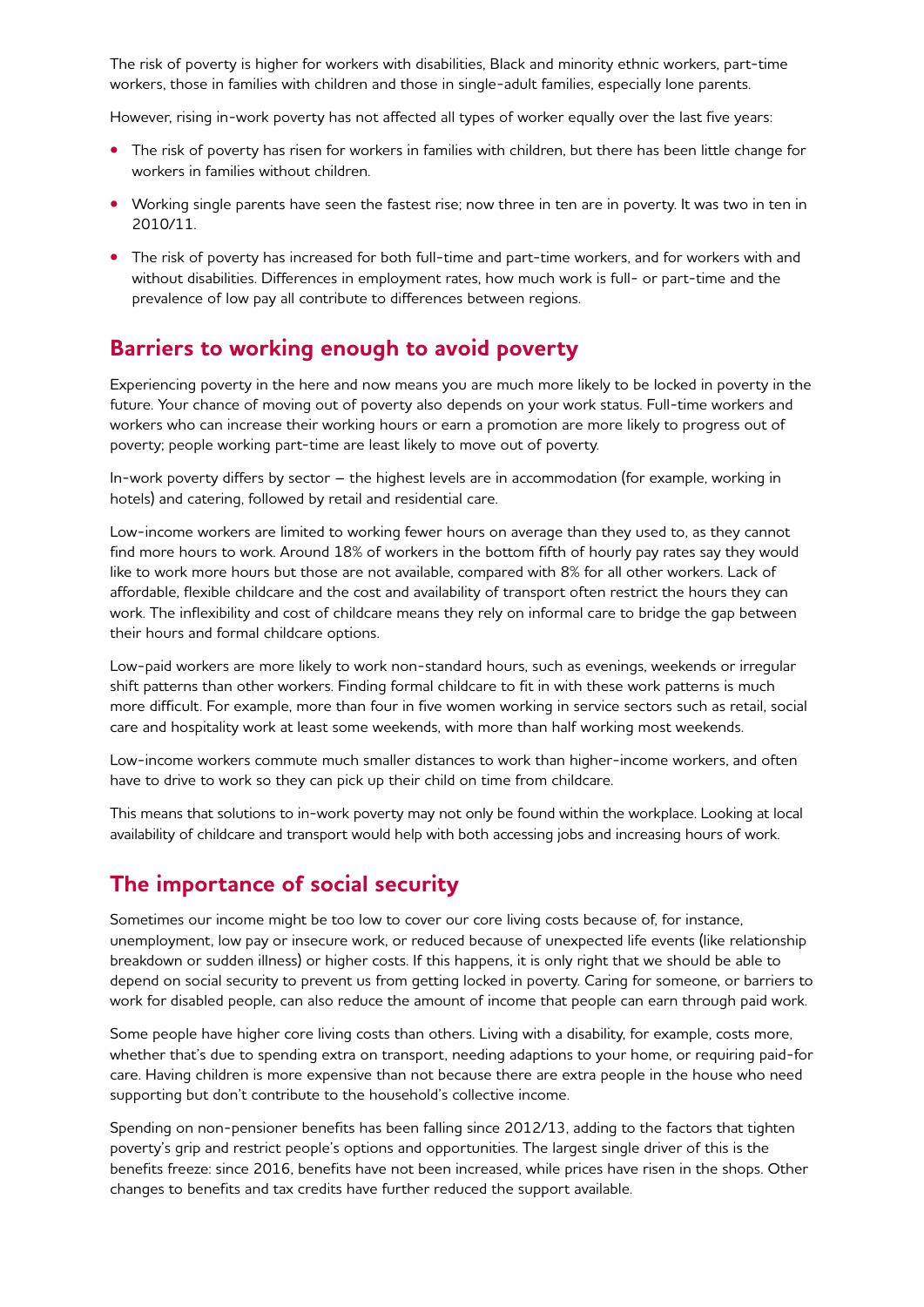# **Higher rates of poverty for disabled people**

In a society that believes in compassion and justice, it's simply wrong that being disabled puts you at a higher risk of poverty. In 2017/18, 31% of the 13 million people with disabilities in the UK lived in poverty – around 4 million people. By contrast, the poverty rate among the non-disabled population was 20% in 2017/18. This gap in poverty rates has persisted over time.

An additional 3 million non-disabled people in poverty live in a household where someone is disabled, meaning that, overall, nearly half of the 14 million people in poverty are affected by disability.

Poverty is especially high among families where there is an adult who is disabled, at nearly 33%. If there is also a disabled child, the poverty rate is 40% – more than twice the rate where there is no disability.

Disabled people are more likely than non-disabled people to face barriers to paid work. In 2017/18, 50% of working-age disabled people were not working compared with 18% of non-disabled people. They also work fewer hours on average and are more likely to be low paid. However, the poverty rate is still higher for disabled people with a given level of qualifications – they tend to be paid less than nondisabled people with the same qualification level, including a degree. We need a continuing commitment to improve the numbers of disabled people in work, but much more action is needed by governments and employers if the disability employment gap is to be closed.

#### **Carers are more likely to be in poverty too**

There were nearly 4.5 million informal adult carers in the UK in 2017/18 – around 7% of the population – and nearly a quarter (more than a million people) were living in poverty. More than half of carers are women and three-quarters are of working age.

Working-age carers have a higher rate of poverty than those with no caring responsibilities, with over a quarter of the group being in poverty compared with around one in five non-carers. Women of working age who are carers have the greatest risk of all. Younger carers (aged under 35) have higher rates of poverty than older carers. There is also a marked gap between men and women, with nearly four in ten younger female carers living in poverty, but only just over one in four young male carers. That gap closes for older carers.

In 2017/18, 36% of working-age carers were not in work, compared with 23% of non-carers. This gap persists for men and women, and all ages from 25 to 64. It has grown over the last six years.

Those who care for more hours have a higher poverty rate; particularly people of working age. If you care for 20 hours or more a week, you have a notably higher risk of being in poverty than if you care for fewer than 20 hours. This might be because your caring responsibilities compromise your ability to work or the hours you can work. Despite this, only people who care for 35+ hours a week can claim Carer's Allowance; people caring for between 20 and 34 hours are not eligible.

# **The importance of housing**

Housing costs have risen since 2000/01 for households on low incomes who rent in the private and social rented sectors, while average housing costs have remained at similar levels for people paying a mortgage and outright owners.

Home-ownership across the UK peaked around the year 2000, but steadily decreased to 2016/17, partly because lower-income households had worse access to mortgage finance following the recession. The UK private rented sector doubled in size between 2001/02 and 2017/18. Meanwhile, the social housing sector has continued to shrink.

Different regions have been affected by these changes to different extents:

- **•** Housing is least affordable for households in poverty in London, the South East and the East of England, and is most affordable in Northern Ireland.
- **•** Private renters have the highest poverty rates in Wales and the North East while social renters have the highest poverty rates in Wales, East Midlands, West Midlands and London. These high rates of poverty are caused by a mix of high rents, low income, and how many families receive Housing Benefit and how much of the rent it covers, which will vary region by region.